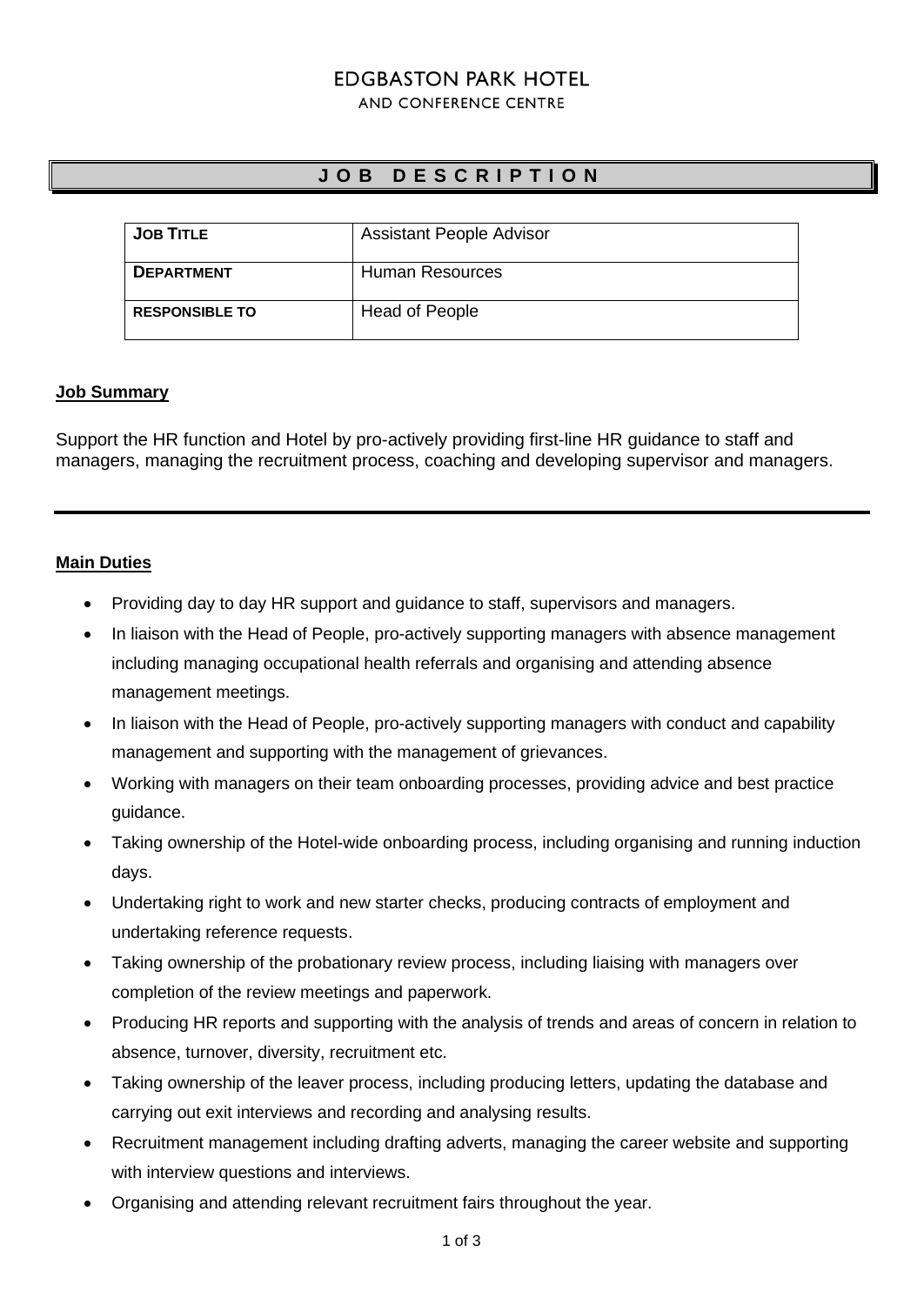- Supporting with the development and implementation of the annual health and wellbeing programme.
- Supporting with staff appreciation and recognition initiatives.
- Supporting with the organisation and delivery of training.
- Updating HR spreadsheets and databases as necessary, including setting up and maintaining efiles for staff.
- Alongside the Head of People, maintain the Hotel's 'Your Reward Hub' portal by ensuring information is up-to-date and regularly refreshed.
- Supporting in the development and implementation of new HR and People engagement initiatives.
- Any other duties as may be required.

# **General Requirements**

- Build and maintain effective working relationships across the Hotel.
- Present a professional image of the Hotel to guests.
- Respond professionally and pro-actively to any guest queries.
- Actively support and demonstrate the Hotel culture and values.
- Adhere to all Hotel policies, procedures and processes.
- Comply with statutory requirements regarding the workplace such as employment law, health and safety, hygiene, fire prevention, GDPR etc.
- Act with integrity and in the interests of the Hotel at all times.